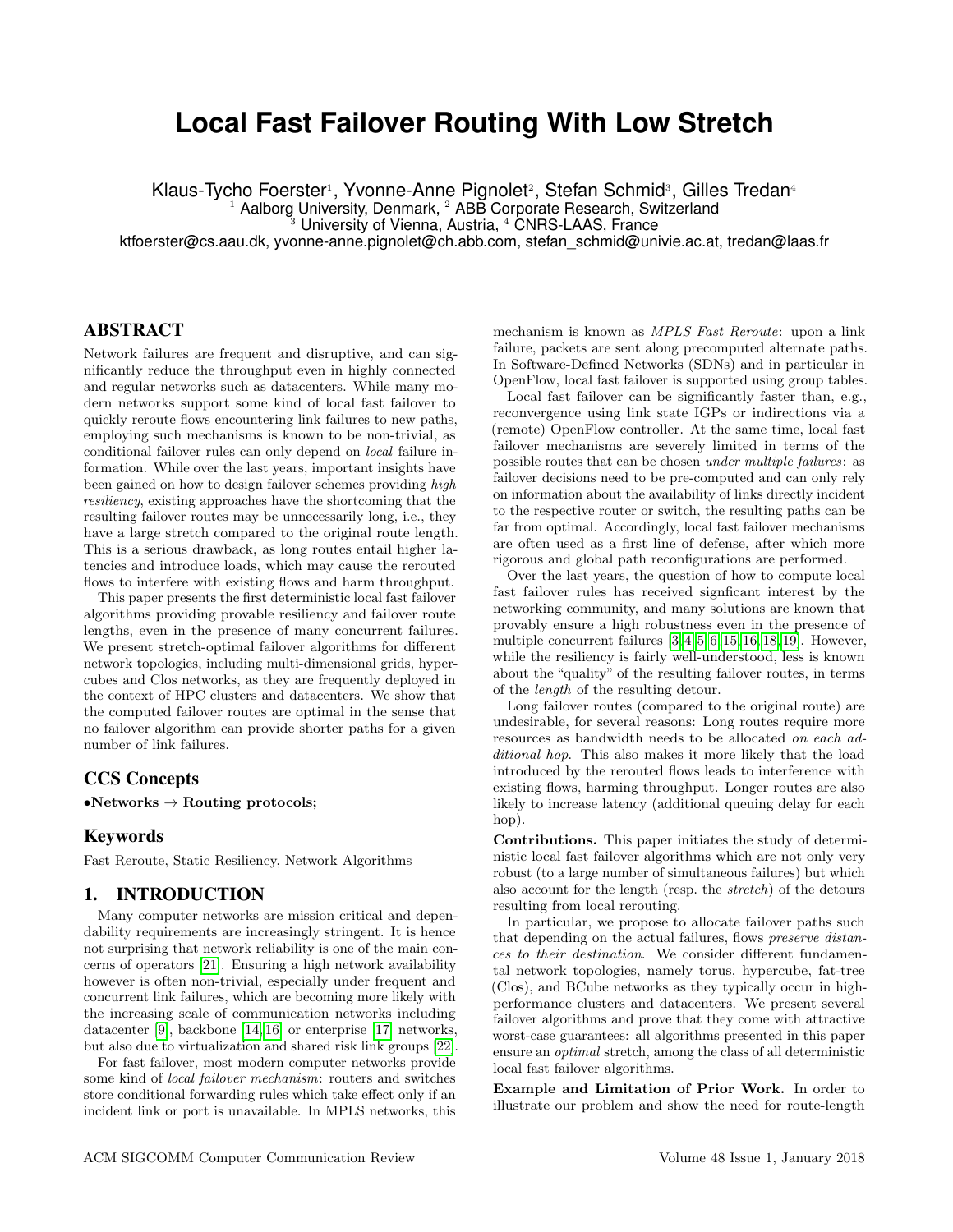

Figure 1: Example of a  $7\times7$  torus with three failures (crossed out links) incident to the destination  $t$ , with three different failover strategies using  $blue$  (solid), red (dotted), and green (dashed) arcs, respectively.

aware algorithms, we consider a 2-dimensional torus in Fig. [1.](#page-1-0)

In this simple example, there is just a single flow, from s to t. In the absence of failures, s can communicate with t directly: the two nodes are adjacent. In case of incident link failures, any node  $v$  will apply alternative conditional rules which have been pre-installed. These rules can only be conditioned on the availability of links incident to  $v$  and the in-port, i.e., rerouting decisions are purely local. See later (and related work  $[4, 6, 15, 18]$  $[4, 6, 15, 18]$  $[4, 6, 15, 18]$  $[4, 6, 15, 18]$ ) for a more detailed model.

We are interested in strategies to pre-compute such conditional failover rules which ensure that s is still able to route to  $t$ , even in the presence of multiple failures. In the example in Fig. [1,](#page-1-0) node s may have a conditional failover rule which reroutes traffic to  $v_7$  if  $(s, t)$  is unavailable. Assume that  $v_7$ will forward traffic to  $v_6$ , which cannot reach t either. If  $v_6$ has a conditional rule to forward traffic to  $v_7$  if link  $(v_6, t)$ is unavailable, a forwarding loop may result (indicated by dotted *red* arcs). Prior work provided important insights in how failover rules should be defined in order to avoid such loops, even under multiple link failures, for example, relying on Hamiltonian cycles [\[5\]](#page-5-8). However, in the worst case, these schemes can result in very long paths: if s resorts to the alternative route indicated by solid blue arcs, the stretch (i.e., the actual length of the failover route divided by the shortest possible distance) is in the order of  $\Omega(n)$ . Thus, we are aiming to ensure that failover paths "preserve locality", without sacrificing resiliency. In other words, we are interested in algorithms to compute static failover rules which result in paths like the one indicated by dashed *green* arcs. Related Work. There exists much work on routing schemes resilient to single failures as well as routing schemes resilient to multiple failures with dynamic failover tables (hence link reversal approaches [\[8\]](#page-5-13) can be used). However, not much is known about the design of resilient static forwarding tables, especially if packet-header rewriting or packet-duplication is impossible or undesired (the former consumes header space and the latter introduces additional loads).

The most closely related works to ours are by Chiesa et al. [\[5,](#page-5-8) [6\]](#page-5-9), Stephens et al. [\[18,](#page-5-11) [19\]](#page-5-12), and Pignolet et al. [\[15\]](#page-5-10), who developed robust failover schemes using static forwarding tables. These approaches provide a very high resilience, however, they do not guarantee any non-trivial deterministic

bounds for the resulting path lengths.

This paper aims to fill this gap, by initiating the study of deterministic local algorithms for short failover paths. In addition to new approaches, we build upon the concepts of arc-disjoint spanning arborescences, which were also exploited in prior work by Chiesa et al. [\[5,](#page-5-8) [6\]](#page-5-9) and are reminiscent of work for homotopic routing problems [\[12\]](#page-5-14).

**Organization.** We present our formal model in  $\S$  [2,](#page-1-1) and derive a lower bound on the stretch in § [3.](#page-2-0) § [4](#page-2-1) describes optimal low-stretch failover algorithms for grids, tori and hypercubes, and § [5](#page-4-0) describes optimal failover algorithms for Clos and BCube networks. We conclude in § [6.](#page-5-15)

#### <span id="page-1-1"></span>2. MODEL

<span id="page-1-0"></span>We consider a network  $G = (V, E)$  (a so-called *symmetric*  $digraph$ ) connecting n nodes (switches, routers, hosts)  $V =$  $\{v_1, \ldots, v_n\}$  using bidirected (i.e., full-duplex) links E, that is, on a link  $(u, v)$  packets can be sent from u to v and in the opposite direction on  $(v, u)$ . We assume that rules can match packet header fields as well as the in-port<sup>[1](#page-1-2)</sup>

Each node  $v$  forwards packets according to two kinds of pre-installed flow rules:

- 1. Default flow rules describe the forwarding behavior for packets at v if all links incident to v are available.
- 2. (Conditional) failover flow rules describe how v should forward packets in case of incident link or node failures.

Both the default and the failover flow rules are pre-installed and static. In particular, at the time the failover rules are installed, let us call it  $t_0$ , the set F of directed link failures is not known yet. Moreover, for simplicity, we assume that the  $f = |F|$  link failures occur simultaneously at some later time  $t_1 > t_0$ . While this simplifies the analysis presented later in this paper, our algorithms are also robust against failures occurring at different points in time.

Without loss of generality, it is sufficient to focus on an arbitrary single flow, from source  $s$  to destination  $t$ . Moreover, we do not allow packet tagging: while marking packets is known to improve the robustness of routing [\[3,](#page-5-6) [6\]](#page-5-9), it may not be impossible in practice to add additional header fields or to reuse existing fields, as they are needed by other protocols.

Our goal is to devise a (deterministic) algorithm A that computes failover rules for the network nodes such that it holds for every flow of packets from  $s$  to  $t$ :

- 1. Resiliency: The route taken by packets from s according to algorithm  $A$  leads to  $t$  despite  $f$  link failures, as long as there is still a path from  $s$  to  $t$ .
- 2. Low stretch: Let  $\ell_0$  denote the minimum distance packets have to travel from  $s$  to  $t$  without failures (shortest path routing) and let  $\ell_1$  denote the route length using algorithm  $A$ , given the worst possible  $f$  failures. A good failover routing algorithm minimizes the additive stretch, defined as  $\sigma = \ell_1 - \ell_0 \geq 0$ . Moreover, we consider local stretch-optimal failover algorithms, optimal algorithms in the class of local algorithms for which  $\ell_1 \leq \ell_1^*$ , where  $\ell_1^*$  denotes the *worst case* route length of any deterministic local failover algorithm  $A^*$  subject to f worst case failures.

<span id="page-1-2"></span><sup>&</sup>lt;sup>1</sup>The in-port is crucial for resiliency. E.g., consider a network with a dead-end, e.g., a node  $v$  which can only be reached via a link from u after the failures. As packets are forced to return back to u along link  $(v, u)$ , i.e., the same link from which they arrived, matching the in-port is needed to facilitate a different routing decision at v, avoiding a loop.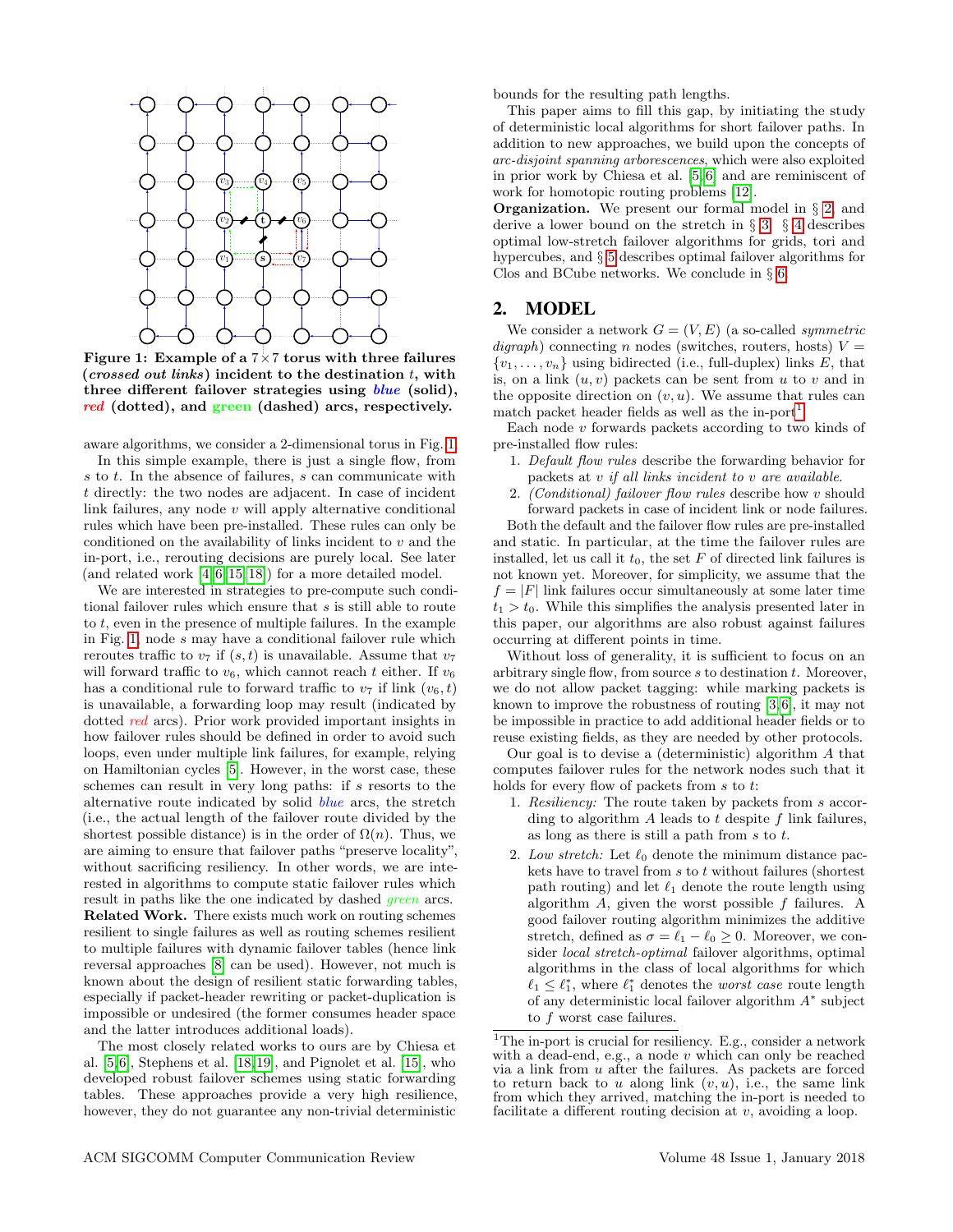## <span id="page-2-0"></span>3. A LOWER BOUND

We start by pointing out a fundamental limit for lowstretch local fast failover. The following lower bound on the stretch  $\sigma$  is expressed in terms of the network's girth (the length of the shortest undirected cycle contained in the network) and will also serve us to prove that the algorithms presented later are local stretch-optimal.

<span id="page-2-2"></span>THEOREM 1. Consider any network  $G$  of some given girth  $\gamma$ , and an arbitrary local failover algorithm ALG. Then, there exists a set of f link failures such that the length of the failover path of ALG increases by at least  $(\gamma - 2) \cdot f$ .

PROOF. The claim follows by induction over the number of failures. Given a route from  $s$  to  $t$  we construct increasingly large failure sets by iteratively removing the last link of the current failover path chosen by  $ALG$ ; the is the link whose destination is  $t$ . Note that the claim holds for the first failure: let  $v_0 = s, v_1, \ldots, v_\ell = t$  be the route taken in absence of failures. By failing the last traversed link  $e = (v_{\ell-1}, t)$ , a failover path  $v_0 = s, \ldots, v_{\ell-1}, v'_1, \ldots, v'_{\ell'} = t$  used for routing instead. We observe that in this case, i.e., by setting  $F = \{e\}$ , the route length increases by at least  $\gamma - 2$  hops since the girth of G is  $\gamma$  and there cannot be a path from  $v_{\ell-1}$  to t with fewer than  $\gamma - 1$  hops.

For the induction step, we note that by deleting links, the girth cannot decrease. We use the following indistinguishability argument. Let  $F$  and  $F'$  be two different (possibly empty) sets of failed links. Moreover, let  $\Gamma_X(v)$  be the incoming and outgoing links incident to  $v$  which have not failed, i.e., are not part of set  $X$ . Therefore, since  $ALG$  is local and deterministic, if  $\Gamma_F(v) = \Gamma_{F'}(v)$  any node v receiving a packet from a given port will forward the packet the same way under F and F', even if  $F \neq F'$ : the failures are *locally* indistinguishable. Thus, for any path interval between two nodes  $u$  and  $v$  in which failure sets are indistinguishable, the routing paths  $p_F(u, v)$  and  $p_{F'}(u, v)$  will be the same.

When we fail the next link,  $e' = (v'_{e'-1}, t)$ , we know that nodes  $v'_{\ell'-1}$  and t have not been visited before by the failover path and hence the failure of  $e'$  is not visible in the prefix of the path. Thus, we can again increase the path by at least  $\gamma$  – 2 hops, independently of the previous failures.  $\Box$ 

Interestingly, the above theorem also holds in the case of undirected link failures, where each failure affects edges of both directions  $(i, j)$  and  $(j, i)$ . We will use Thm. [1](#page-2-2) later to show the optimality of our algorithms for various topologies.

## <span id="page-2-1"></span>4. GRIDS, HYPERCUBES, AND TORI

In this section, we will first present an algorithm to compute a stretch-optimal failover path for a 2-dimensional torus network. We will then move on and consider more general topologies, namely higher-dimensional grids and tori, as well as hypercubes, as they often occur in real networks.

#### 4.1 The 2-Dimensional Torus

In this section we study the 2-dimensional torus, i.e., a 2-dimensional grid with *boundary* resp. wrap-around links. We first briefly review prior work, then present a scheme for  $k_1 \times k_2$  tori,  $k_1, k_2 \geq 5$ , and lastly discuss smaller tori.

Hamiltonian cycles for the 2-dimensional torus. Chiesa et al. [\[5\]](#page-5-8) designed a 3-resilient failover routing scheme that applies to the 2-dimensional torus by the specification of two bidirected-link-disjoint Hamiltonian cycles. If a packet

encounters a failed link, the current Hamiltonian cycle is traversed in the other direction, and the next failed link on the path causes a switch to the second cycle, where the idea is repeated. The resiliency of this scheme is optimal due to the uniform out-degree of 4, but its stretch is  $\Omega(n)$ , see Fig. [1.](#page-1-0) Optimal stretch for 2-dimensional tori of width  $> 5$ . We now show how to combine optimality for both resiliency and stretch for any  $k_1 \times k_2$  torus, as long as  $k_1, k_2 \geq 5$ . The general idea is to construct a geometric routing scheme, which "backs off" to a detour when a failure is encountered.

THEOREM 2. Let G be a  $k_1 \times k_2$  torus graph with  $k_1, k_2 \geq$ 5. There is a 3-resilient routing scheme for G with an additive stretch of 2f for  $f \leq 3$  failures.

PROOF. W.l.o.g., let t be centered at  $x_1, x_2$ -coordinates  $(0, 0)$ , and divide the grid into four quadrants of cyclic order:  $(++)$  for  $x_1 \geq 0, x_2 > 0, (-+)$  for  $x_1 < 0, x_2 \geq 0, (--)$  for  $x_1 \leq 0, x_2 < 0$ , and  $(+-)$  for  $x_1 > 0, x_2 \leq 0$ . Next, we fix a shortest-path routing tree  $T_t$  to be used for 0 failures, as shown in Fig. [2.](#page-3-0) For each node  $v \neq t$ , we denote the unique outgoing link towards t by  $e_t(v)$  (omitting v if clear from the context). Another way to describe  $T_t$  is as follows:

- (++): decrease  $x_1$  to 0 when  $x_1 > 0$ , then decrease  $x_2$
- (-+): decrease  $x_2$  to 0 when  $x_2 > 0$ , then increase  $x_1$
- (--): increase  $x_1$  to 0 when  $x_1 < 0$ , then increase  $x_2$
- (+-): increase  $x_2$  to 0 when  $x_2 < 0$ , then decrease  $x_1$

We always assume an initial orientation towards the link  $e_t$ . The link directly counter-clockwise ("left") / clockwise ("right") is denoted by  $e_{\ell}, e_r$ , respectively, and the remaining backward link is denoted by  $e_b$ . The forwarding mechanism can then be described in the following list items I, II, III:

- I: If  $e_t$  is up and the incoming port is not  $e_t$ , then use  $e_t$ ,
- II: if node v is at the end of  $e_{\ell}(w)$  with  $x_1(w) = 0$  or  $x_2(w) = 0$  and the in-port is  $e_\ell(v)$ , traverse  $e_b(v)$ ,
- III: else, traverse the following links, ordered by priority, if they are not failed:  $e_{\ell}, e_b, e_r$ .

The correctness of the above provided algorithm can be proven by careful case distinction. Due to space constraints, we only sketch the main ideas in the following.

Observe that if the current quadrant has no link failures, we will route along a shortest path. Since there are at most three link failures, at least one quadrant will have no failures.

Next, assume that for every node v, it holds: if  $e_t(v)$  failed, then  $e_{\ell}(v)$  is up, i.e., at most one failure hits per node. When  $e_t$  failed and we fall back to using  $e_\ell$ , the distance to the destination is decreased, unless  $v$  has a  $x_1$  or  $x_2$  coordinate of zero. In the latter case, as  $e_{\ell}$  is always up, we will be at equal distance to t after two steps. As such, we will eventually reach a quadrant without failures (three failures allowed, four quadrants), reaching the destination. Furthermore, every failure induces an additional stretch of at most two.

For a packet to use  $e_r$  at some node, three failures at the current/previous node are required, after which  $t$  is reached by local rerouting with an additive stretch of at most 6. If a quadrant is switched, routing rule II can come into play, preventing the previous quadrant to be entered again.

To evoke the use of  $e_b$  as a boundary link, two failures at the current/previous node are required. The next quadrant can have at most one failure, where the minimum torus width of 5 ensures delivery within the promised stretch bounds.

Hence, we can now assume that no boundary links will be activated by our routing scheme, and that at most two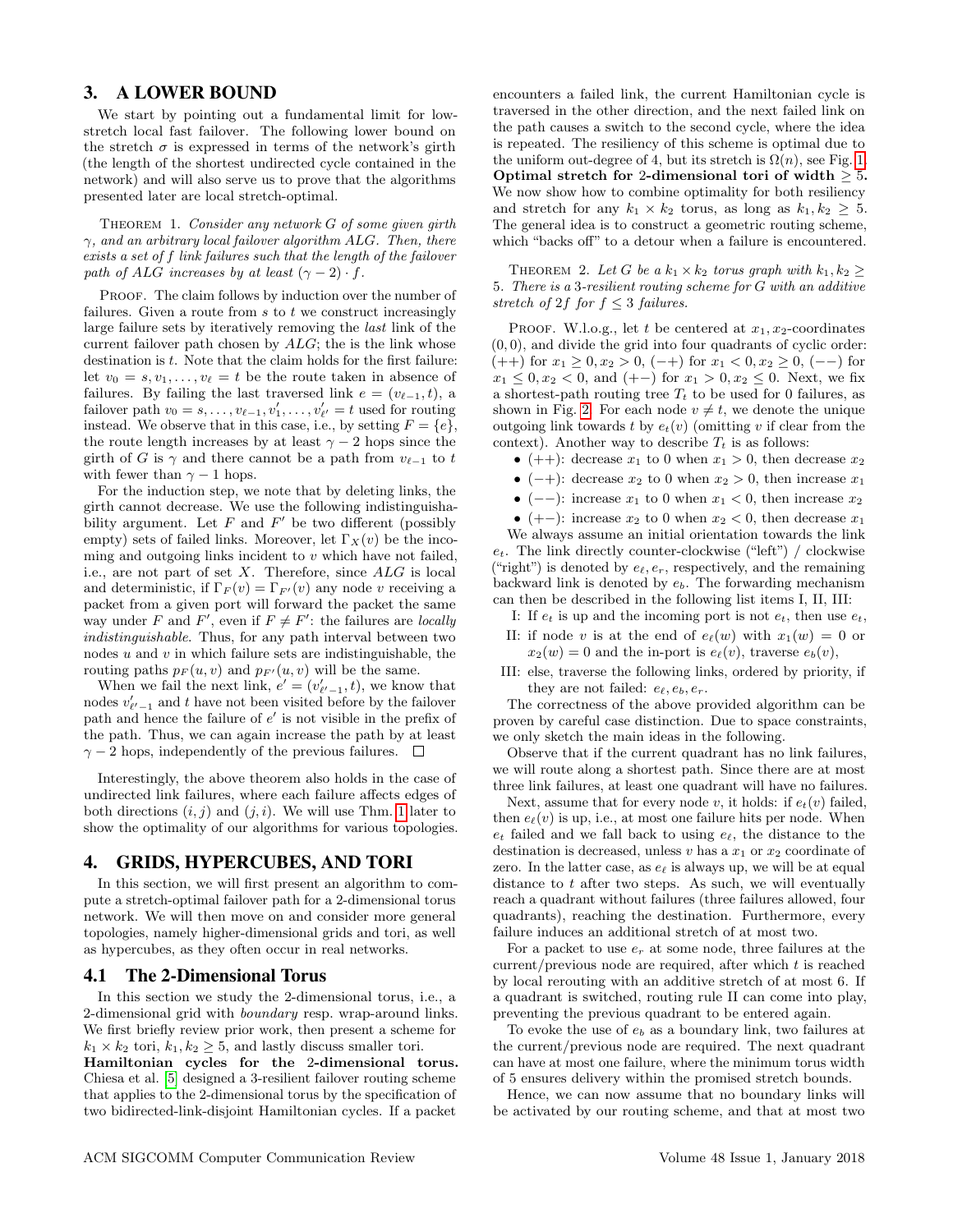

Figure 2:  $e_t$  rules, drawn in solid. The "secondary" rules  $e_{\ell}$  are drawn dotted. Boundary links, here not drawn, are neither part of  $e_t$  or  $e_\ell$ , all are  $e_b$  or  $e_r$ . Note that every node, except for  $t$ , belongs to exactly one quadrant.

failures hit a packet per node. I.e., when  $e_b$  is used by a packet (by two failures at the current node or by failing  $e_{\ell}$ ) in addition to  $e_t$  being the incoming port), at most one more failure can occur subsequently (or some time before), yielding the desired stretch bounds of  $4(+2)$ . Due to the girth being 4, the additive stretch of 2f is optimal, see Thm. [1.](#page-2-2)  $\Box$ Small tori of width 3 and 4. Our above scheme remains two-resilient on smaller tori, as using boundary links requires two failed links in the current quadrant, leaving the other quadrants failure-free. Three failures can result in a loop though: E.g., on a  $3 \times k_2$  torus graph, three link failures can change the distance from t to a  $v \in N(t)$  from one to  $k_2 - 1 \in \Omega(n)$ . Furthermore, on  $3 \times k_2$  tori, the girth is 3. Since the method of Chiesa et al. [\[5\]](#page-5-8) is applicable to be 3-resilient on all  $k_1 \times k_2$  tori with  $k_1, k_2 \geq 3$ , we conjecture

#### also exist for smaller 2-dimensional tori. 4.2 General Grids, Hypercubes and Tori

In this section, we present a resilient failover scheme for the d-dimensional finite grid with optimal additive stretch. Our scheme applies to hypercubes, as they are a special case of finite grids. Furthermore, we can utilize our scheme for tori, where stretch is optimal for a width of  $\geq 4$ .

that dedicated constructions with optimal additive stretch

**Preliminary definitions.** We define a  $d$ -torus as a  $d$ dimensional torus graph with  $k_1 \times \cdots \times k_d$  nodes and integral coordinates  $\left( \left[ -\left\lfloor \frac{k_1-1}{2} \right\rfloor, \left\lfloor \frac{k_1}{2} \right\rfloor \right], \ldots, \left[ -\left\lfloor \frac{k_d-1}{2} \right\rfloor, \left\lfloor \frac{k_d}{2} \right\rfloor \right] \right)$  $k \geq 3$ , and the destination t being located at  $(0, \ldots, 0)$ . In addition to the links between nodes at distance 1 from each other, there are links between nodes  $(x_1, \ldots, x_d), (x'_1, \ldots, x'_d)$ with  $x_i = -\left|\frac{k_i-1}{2}\right|$  and  $x'_i = \left|\frac{k_i}{2}\right|$  and  $x_j = x'_j$  for all  $j \neq i$ , the so-called boundary links. We will also study finite d-grids, which are d-tori, with  $k \geq 2$ , but without boundary links. A special case are hypercubes, where  $k = 2$  holds in all dimensions. W.l.o.g the destination t is set to  $(0, \ldots, 0)$ , adjusting the other coordinates accordingly. Note that  $t$  can, e.g., be in a "corner", where  $t$  has only  $d$  neighbors.

Upper bounds on resiliency. From prior work it is implied that d-dimensional hypercubes, a special case of finite d-grids, have a resiliency of  $d-1$  [\[5\]](#page-5-8). To the best of our knowledge, static failover resiliency for higher-dimensional d-tori was not yet formally studied. A resiliency of  $2f - 1$ for  $f \leq d$  can be proven by combining methods in [\[5,](#page-5-8)20].



<span id="page-3-0"></span>Figure 3: Two arc-disjoint arborescences as in Lemma [1](#page-3-1) for a finite  $4 \times 4$  grid, with destination  $t =$  $(0, 0)$  and roots  $r_1 = (1, 0), r_2 = (0, 1).$ The arcs of the trees  $T_1$  and  $T_2$  are drawn in green (dashed) and red (dotted), respectively.



<span id="page-3-4"></span><span id="page-3-3"></span>Figure 4: 3-dimensional Hypercube routing (finite  $2 \times 2 \times 2$ grid) for the destination  $t =$  $(0, 0, 0)$ , with three trees, drawn in green (dashed), red (dotted), blue (dashdotted).

For the upcoming proof of Theorem [3](#page-3-2) we leverage rooted spanning arborescences, a known approach for resilient routing  $[6]$ . For directed graphs, let  $(u, v)$  denote a directed arc from node u to v. A directed subgraph  $T$  is an r-rooted spanning arborescence of (the directed version of)  $G$  if (i)  $r \in V(G)$ , (ii)  $V(T) = V(G)$ , (iii) r is the only node without outgoing arcs and (iv), for each  $v \in V \setminus \{r\}$ , there exists only a single outgoing edge and a directed path from v to r.

When clear from the context, we use the term arborescence to refer to an r-rooted spanning arborescence. A set of arborescences  $\mathcal{T} = \{T_1, \ldots T_k\}$  are arc-disjoint if no pair of arborescences in  $T$  share common directed arcs, i.e., if  $(u, v) \in E(T_i)$  then  $(u, v) \notin E(T_j)$  for all  $i \neq j$ .

It is known that  $k$  arc-disjoint arborescences exist in any  $k$ connected graph [\[7\]](#page-5-17) and can be computed efficiently [\[2\]](#page-5-18), in a runtime of  $O(|E| + nk^3 \log^2 n)$ . As thus, the total complexity of computing our following failover schemes will be low, even more so for the already discussed case of the 2-dimensional torus, where we provided the rules explicitly.

<span id="page-3-2"></span>THEOREM 3. There is a resilient routing scheme for the d-dimensional finite grid or hypercube with optimal additive stretch of 2f for  $f \leq d-1$  failures.

Our proof will rely on the following Lemma [1,](#page-3-1) giving us d pairwise arc-disjoint shortest path arborescences to the d neighbors of the destination in an d-dimensional orthant. A d-dimensional orthant is the d-dimensional analogon of the 2-dimensional quadrant or 3-dimensional octant. For ease of construction, we only consider orthants that have a width of at least two nodes in every dimension.

<span id="page-3-1"></span>LEMMA 1. Let  $G$  be a finite d-dimensional grid or hypercube with destination  $t$ , and let  $G'$  be a d-dimensional orthant of G. Let  $N'(t)$  be the d neighbors of t in  $G'$ . For each  $v \in N'(t)$ , there is a shortest path arborescence  $T_v$  in  $G' \setminus \{t\}$ , such that these d arborescences are pairwise arc-disjoint.

PROOF. W.l.o.g., we can assume that  $G'$  is the ddimensional orthant of G where all coordinates are nonnegative. For completeness reasons, we start with  $d = 1$ : the whole orthant is just a line, where we orient the only possible arborescence  $T_{x_1}$  towards t. For illustrative purposes, the two arborescences for  $d = 2$  are presented in Fig. [3.](#page-3-3) Formally, for  $d = 2$ , we use the 1-dimensional construction for both arborescences  $T_1, T_2$ , with  $r_1 = (1, 0)$  and  $r_2 = (0, 1)$ , as follows: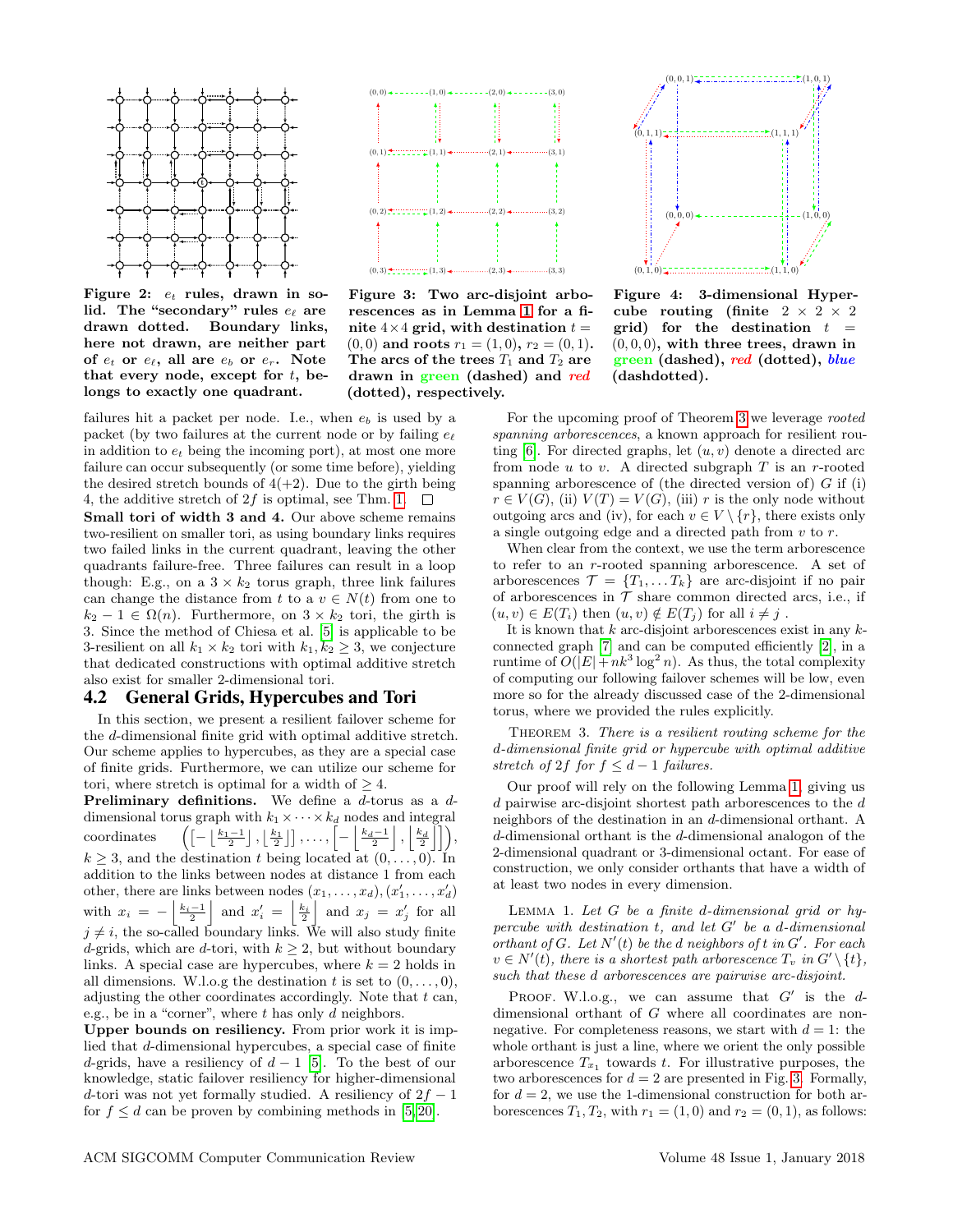the 1-dimensional orthant  $G'_{T_1,1}$  spanned by  $(0,0) + x'_1(1,0)$ ,  $x_1 \in \mathbb{N}_{\geq 0}$  has the same arborescence as in in  $d = 1$ , analogously for  $T_2$  in  $G'_{T_2,1}$  with  $(0,0) + x'_2(0,1)$ ,  $x_2 \in \mathbb{N}_{\geq 0}$ . Arcs incident to nodes not in  $G'_{T_1,1} \cup G'_{T_2,1}$  are added to the arborescences as follows: for  $T_1$ , add arcs that are directed such that they always decrease the distance in the  $x_2$ -coordinate, while for  $T_2$ , always the distance in the  $x_1$  coordinate is decreased. For  $T_1$  in nodes in  $G'_{T_2,1}$ , we add arcs that enforce the following rule: increase the distance in  $x_1$ , analogously for  $T_2$  in  $G'_{T_1,1}$ . Both arborescences are arc-disjoint, and provide shortest paths, as they always decrease the distance to the respective destination  $r_1, r_2$  in every hop, see Fig. [3.](#page-3-3)

We will now use  $d = 2$  as a base case for induction. Assu-ming Lemma [1](#page-3-1) holds for the case of  $d$  dimensions, we will show how to extend it to  $d+1$  dimensions.

In a  $d+1$ -dimensional orthant  $G'_{d+1}$ , there are  $d+1$  different d-dimensional orthants spanned from the destination by a linear combination of  $d$  of the  $d+1$  different root coordinates as vectors. However, each of these d-dimensional orthants only has "blueprints" for  $d$  different trees, and we have no routing rules for nodes outside of these orthants.

We first perform an intermediate step, where we match each of the  $d+1$  d-dimensional orthants with one root that takes part in spanning it, where the chosen blueprint is defined by the contained remaining roots. A perfect matching always exists, applying Hall's marriage theorem [\[11\]](#page-5-19). For ease of notation, we denote the  $d+1$  d-dimensional orthants by  $G'_{T_1,d}, \ldots, G'_{T_{d+1},d}$ . For an example with  $d = 3$ , see Fig. [4,](#page-3-4) where the 3 contained 2d blueprints are provided by Fig. [3.](#page-3-3)

We now add the outgoing arcs for nodes  $v$  not contained in the  $d+1$  orthants for each  $T_i$ , such that the distance to  $G'_{T_i,d}$  along the vector orthogonal to  $G'_{T_i,d}$  is decreased.

It remains to specify the arcs in the  $d+1$  d-dimensional orthants. First, we apply the d-dimensional routing blueprint to all d roots contained in the respective orthant. For each of the  $d+1$  d-dimensional orthants, it remains to add the arcs for the one root not contained in it. To this end, we assign the outgoing arc for the respective arborescence along the vector orthogonal to the respective orthant.

Observe that the constructed arborescences inside the orthants are arc-disjoint by the induction assumption. By construction, when considering all these rules in total, along with the arcs incident to nodes not contained in any of the  $d+1$  d-dimensional orthants, we have arc-disjointness. For the arcs constructed in the previous paragraph, observe that they are in the opposite direction of the arcs "entering" the orthants, i.e., all  $d + 1$  arborescences are arc-disjoint, and as they decrease the distance to their root in every step, they have the shortest path property in grids.  $\Box$ 

Putting it all together. Chiesa et al. [\[6\]](#page-5-9) showed how decompositions of G into arborescences  $\mathcal T$  can be used for failover routes: when encountering a failed link at node  $v, v$ forwards the packet along a different arborescence  $T_i$ , where the current tree is determined by the incoming port. By defining a circular order on the arborescences, one obtains  $(d-1)$ -resiliency of such circular-arborescence routing on d arc-disjoint arborescences, as each directed link/arc is used in at most one arborescence, which we use to prove Thm. [3.](#page-3-2)

PROOF. We define a circular order on the arborescences promised by Lemma [1,](#page-3-1) switching to the next arborescence in case a failure is encountered, where the current arborescence can be identified by the incoming port. As the arborescences are provided only for each orthant, we remove multiple outgoing arborescence links at the orthant boundary nodes arbitrarily, until only one remains, obtaining d arc-disjoint arborescences for the whole graph, yielding the stated resiliency of  $d-1$ . It remains to show the stretch property. As the arborescences have the shortest path property, switching between two arborescences induces only an additive stretch of at most 2, with the girth of finite grids and hypercubes being 4. By starting the routing on an arborescence with minimum distance to the destination t, the theorem follows.  $\Box$ 

COROLLARY 1. There is a resilient routing scheme for the d-dimensional tori of minimum width 4, with optimal additive stretch of 2f for  $f \leq d-1$  failures.

PROOF. Resiliency follows analogously by ignoring the boundary links, but it remains to show the stretch property. However, as we "centered" the destination  $t$  in the torus, shortest paths to the destination in a current orthant are also always shortest paths in the torus. Lastly, a minimum width of 4 enforces a girth of 4.  $\square$ 

## <span id="page-4-0"></span>5. CASE STUDIES: CLOS AND BCUBE

The failover algorithms presented so far addressed grid and hypercube graphs connecting "nodes", which raises the question how to instantiate these approaches for actual datacenter networks connecting servers and routers/switches, using topologies such as Clos [\[1\]](#page-5-20), F10 [\[13\]](#page-5-21) and BCube [\[10\]](#page-5-22). However, it turns out that our techniques for low-stretch rerouting are directly applicable to such networks as well, sometimes even at an improved robustness.

First, topologies like Clos and F10 are decomposable into trees of connected complete bipartite graphs and can be made resilient using the circular arborescence constructions for shared-link-failure-free routing functions introduced in [\[5,](#page-5-8)6]. It is easy to see that here the stretch is bounded by an additive term of 2f, where  $f < k$  and k is the number of partially overlapping rooted trees describing the Clos and F10 topology, using a simple induction argument over the tree layers. Since Clos and F10 networks form bipartite graphs with girth 4 we can apply Theorem [1](#page-2-2) to derive the optimality of this construction with respect to stretch.

A second important class of datacenter topologies are formed by hypercubic networks. As an example, we consider the BCube: BCube topologies are organized in k layers of server blocks of size n. Each of the total  $n^k$  servers is provided with a  $k$ -digits address written in base  $n$ . That is, server a has  $address(a) = a_0a_1 \ldots a_{k-1}$  with  $a_i \in \{0, 1, \ldots, n -$ 1},  $\forall i$ . At the physical level, each server a is connected to  $k$  *n*-port switches: these switches connect  $a$  to all other servers at hamming distance 1 from  $a$  (that is, to servers  $b$ where  $\sum_{i=0}^{k-1} (address(b)[i] \neq address(a)[i]) = 1$ ). A switch deployed at level  $i$  will connect  $n$  servers sharing identical addresses with the exception of the  $i^{th}$  digit.

Therefore, at the logical (server-to-server) level, all servers at hamming distance one are connected as a clique. In particular, consider a BCube with parameter  $n = 2$ , which is essentially a standard k-dimensional hypercube at the logical level. We exploit this observation to apply the low-stretch failover algorithm for hypercubes to the physical topology of BCubes as follows. Let  $G = BCube(n, k)$ . Let  $s \in V$ a source of address  $s_0s_1 \ldots s_{k-1}$ . We can assume without loss of generality that the target address  $t = t_0 \dots t_{k-1} =$  $0^k$ . Consider the set of servers V' whose address is the combination of the address elements of s and the address